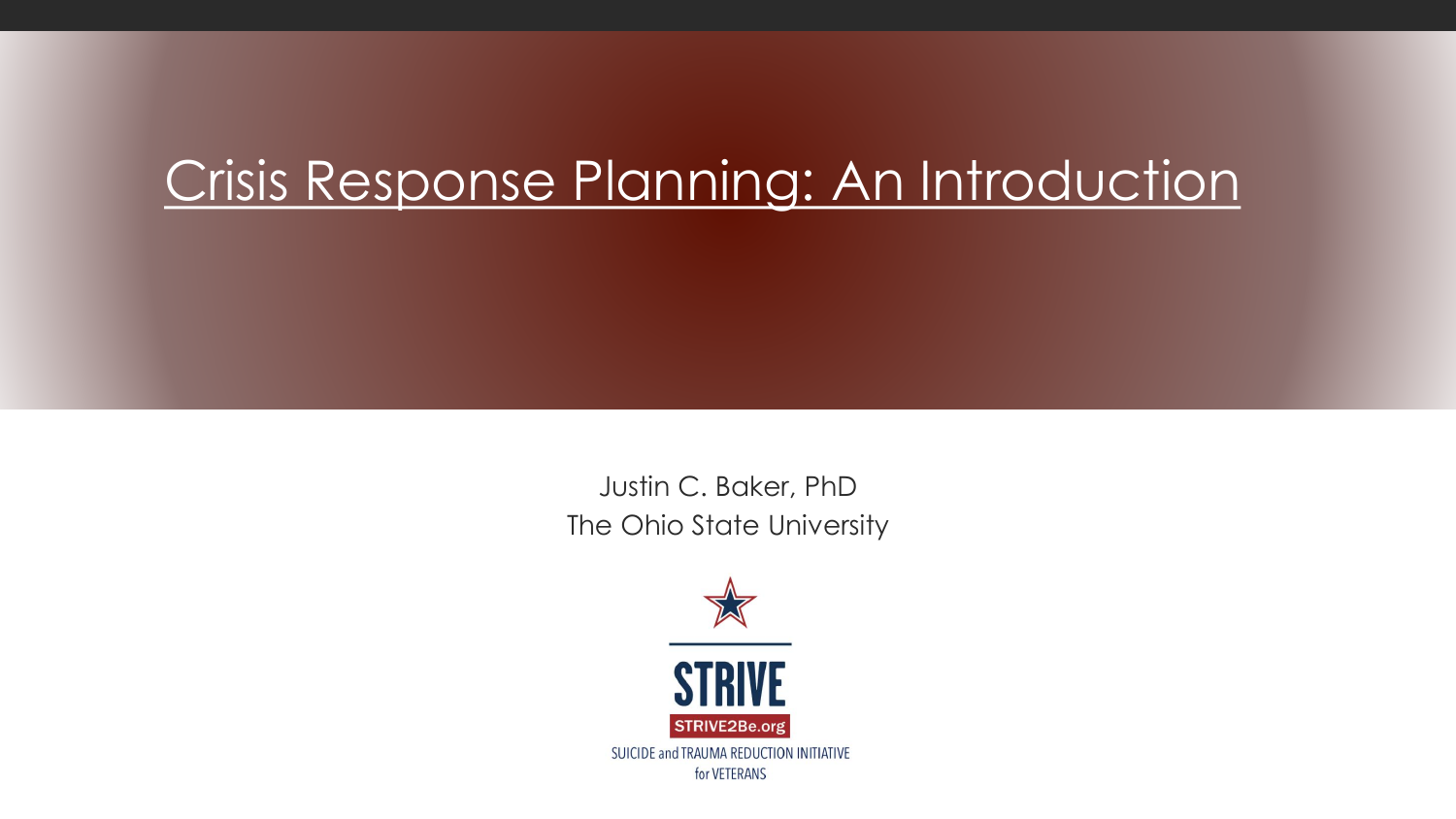#### **NATIONAL CENTER FOR VETERANS STUDIES** Suicide death rates for persons 10 to 24, 2016-18



NOTES: Rates are 3-year averages of suicide deaths in 2016–2018 per 100,000 population of persons aged 10–24 in each area. Suicide deaths are identified using International Classification<br>of Diseases, 10th Revision underly SOURCE: National Center for Health Statistics, National Vital Statistics System, Mortality.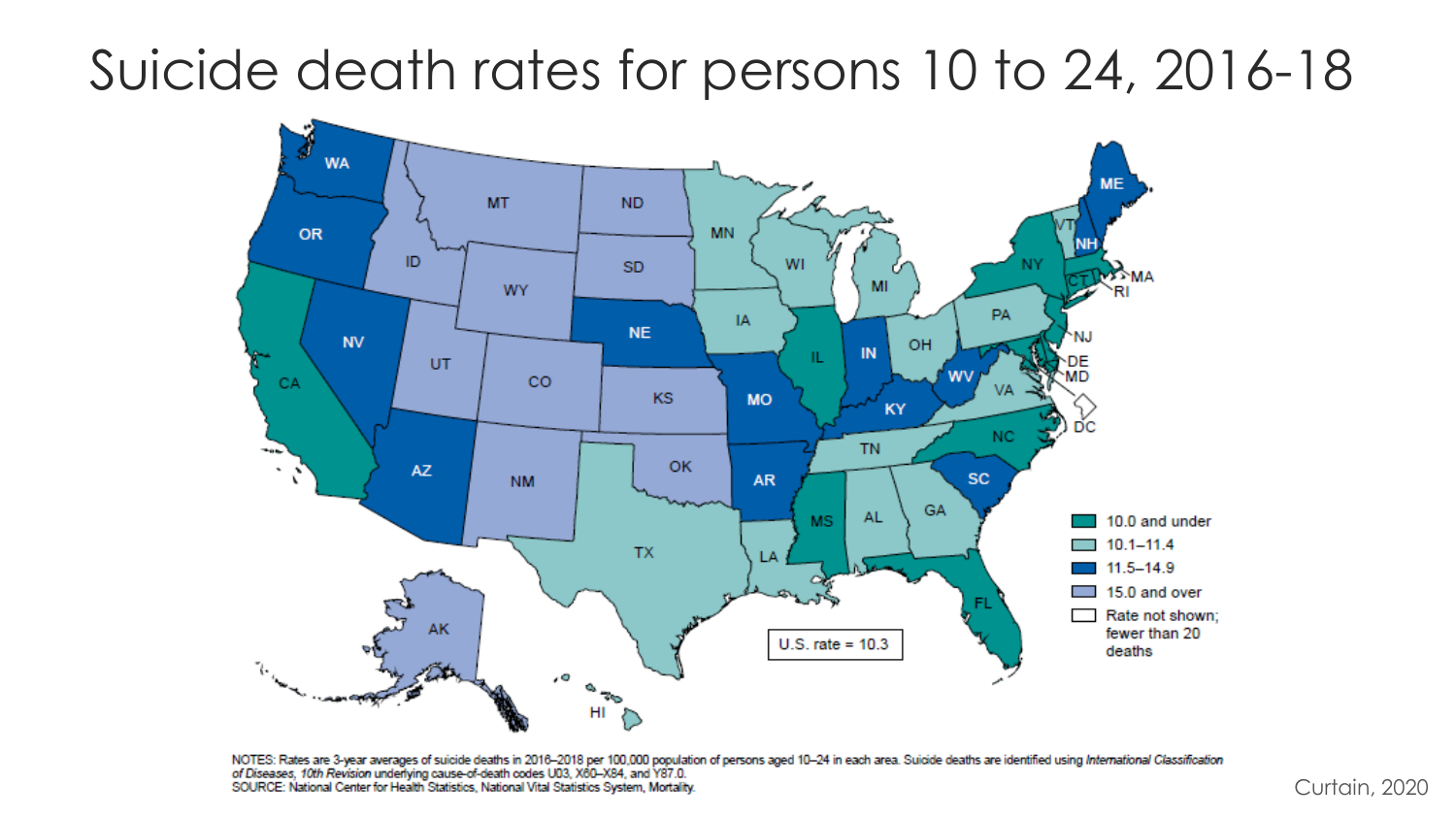#### PERCENTAGE OF HIGH SCHOOL STUDENTS WHO

#### **SERIOUSLY CONSIDERED ATTEMPTING SUICIDE DURING THE PAST YEAR,** BY SEX AND BY RACE/ETHNICITY, UNITED STATES, YRBS, 2019



Youth Risk Behavior Survey Data Summary & Trends Report, 2009-2019

**NATIONAL CENTER**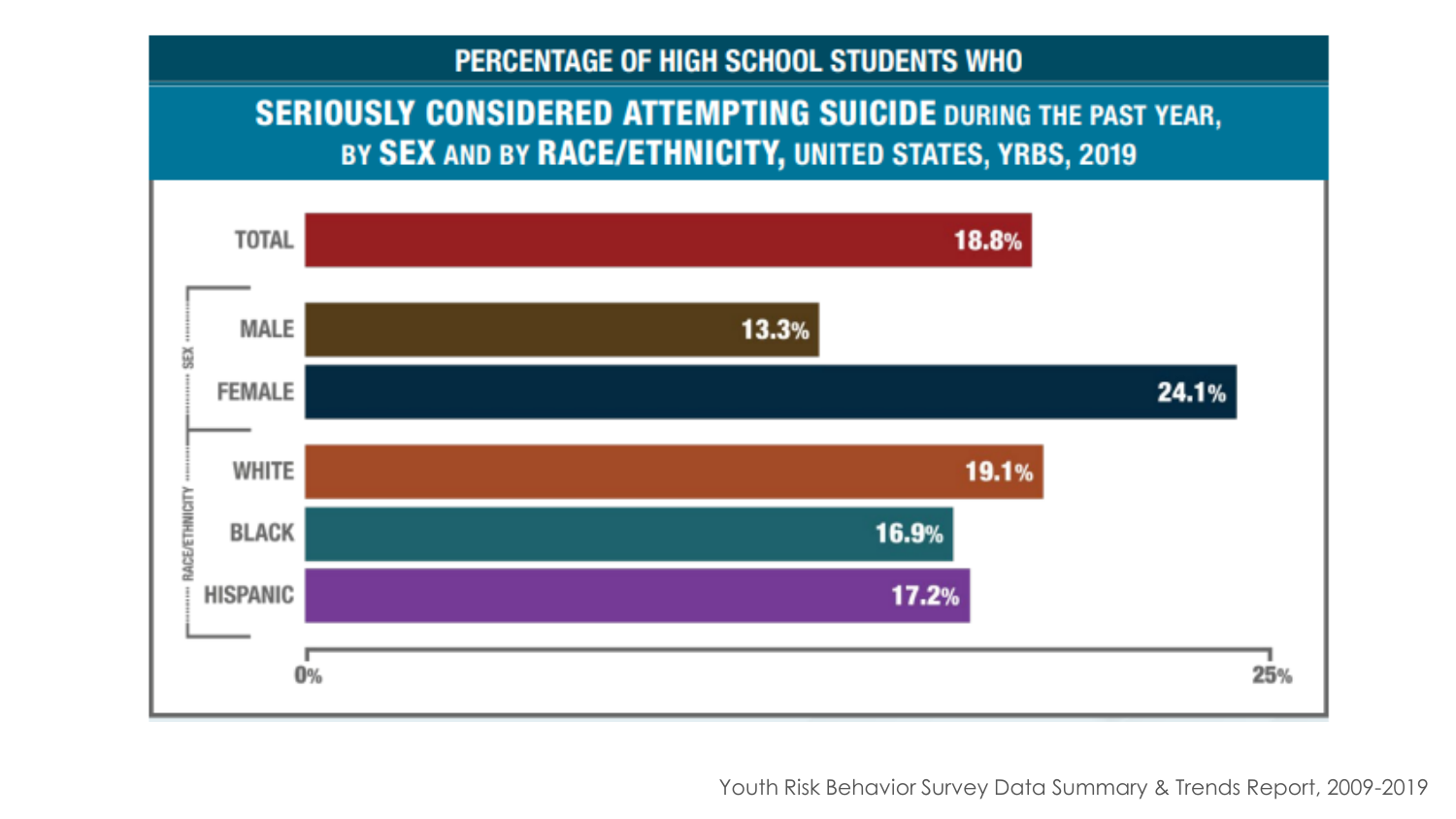pacring Warning Signs: feeling irritable throkrog it'll never 'get better' · go for a walk lomins ' watch Friends episodes. - play with my dog · think about my kids -vacation to beach in Florida -Christmas Day 2012 -call/text my Mom or Jennifer  $\cdot$  call Dr. Brown: 555-555-5555 -leave msg of name, time,  $.1 - 800 - 273 - TALK$ . go to hospital  $\cdot$  call 911

Qwanting to hit things Ocrying Ogetting angry Gargument "I wife" play videogames  $\mathcal Q$ phołography 2 wood work in garage Owriting Ogo for walk 10 mins Olgames of phone<br>Obreathing 10 mins Olisten tymusic taik to Bill භ @ Dr. Smith:555-555-5555 (voicemail)  $HolIne: 1800-273-2755$ essons  $\cal O$ (8) Hospital or 911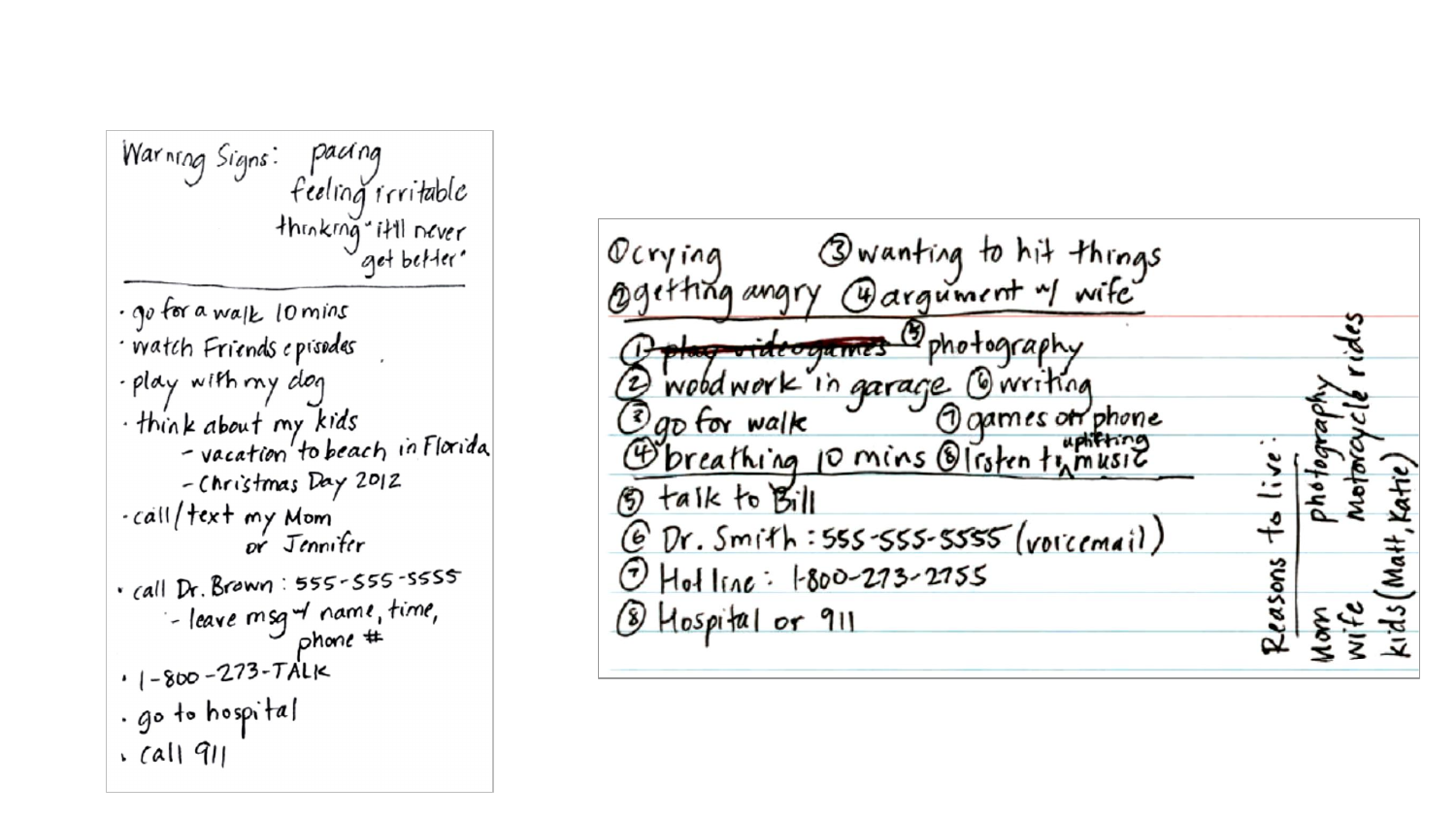#### What a Crisis Response Plan Is

a memory aid to facilitate early identification of emotional crises

a checklist of personalized strategies to follow during emotional crises

#### a problem solving tool

a collaborativelydeveloped strategy for managing acute periods of risk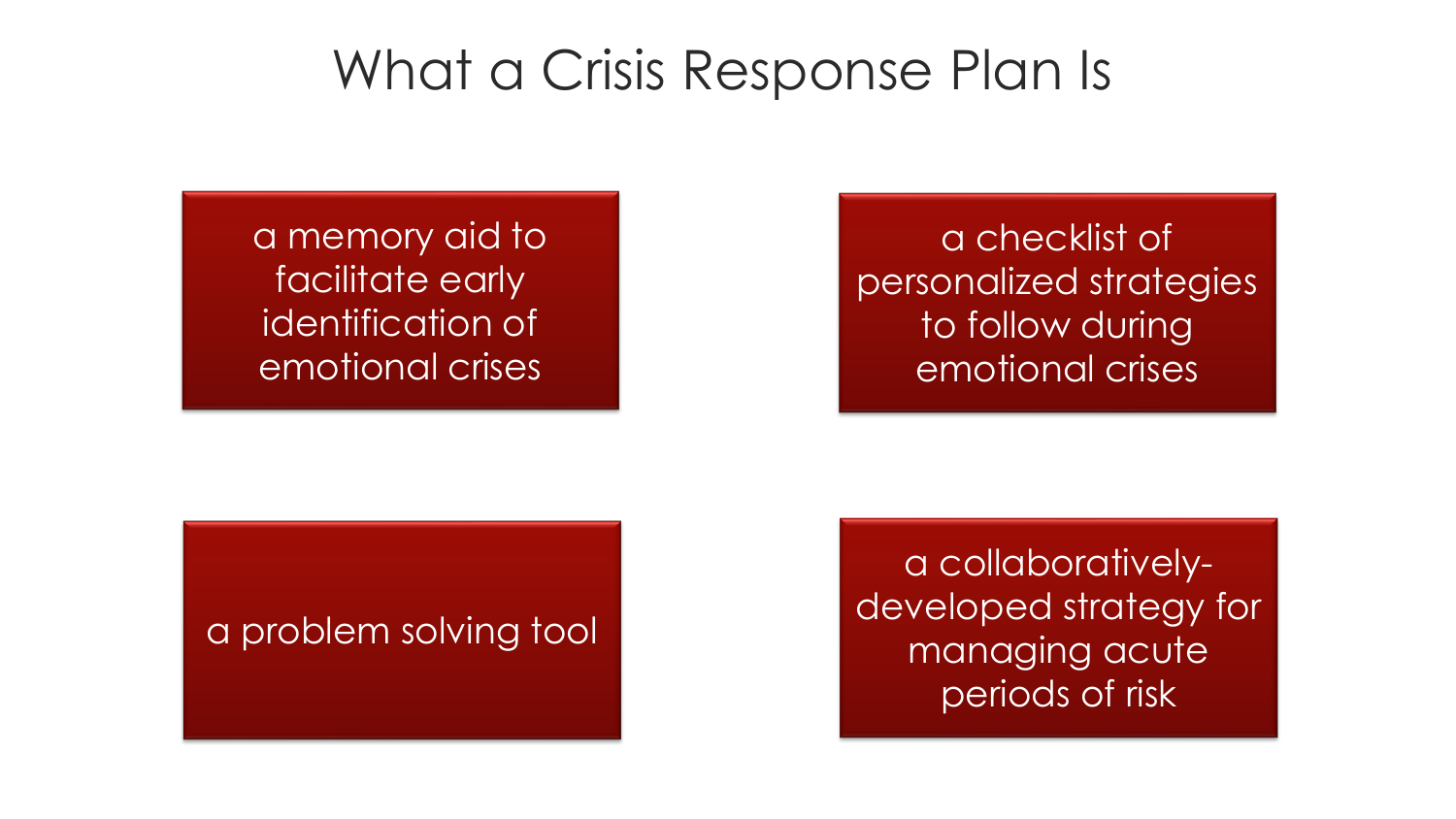#### What a Crisis Response Plan Is Not



a contract for safety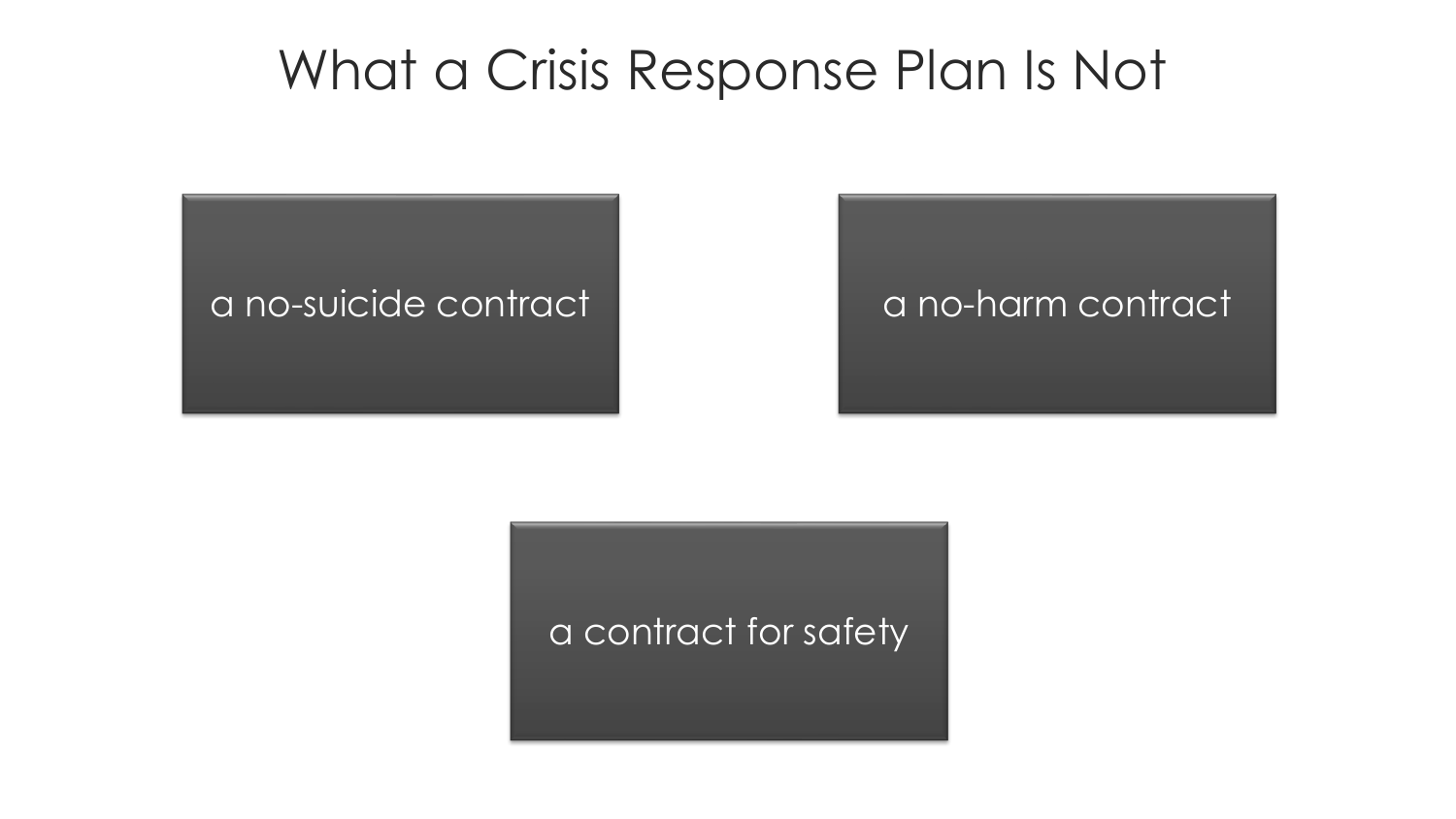# Essential Ingredients of Effective Interventions

- 1. Based on a simple, empirically-supported model
- 2. High fidelity by the clinician
- 3. Adherence by the patient
- 4. Emphasis on skills training
- 5. Prioritization of self-management
- 6. Easy access to crisis services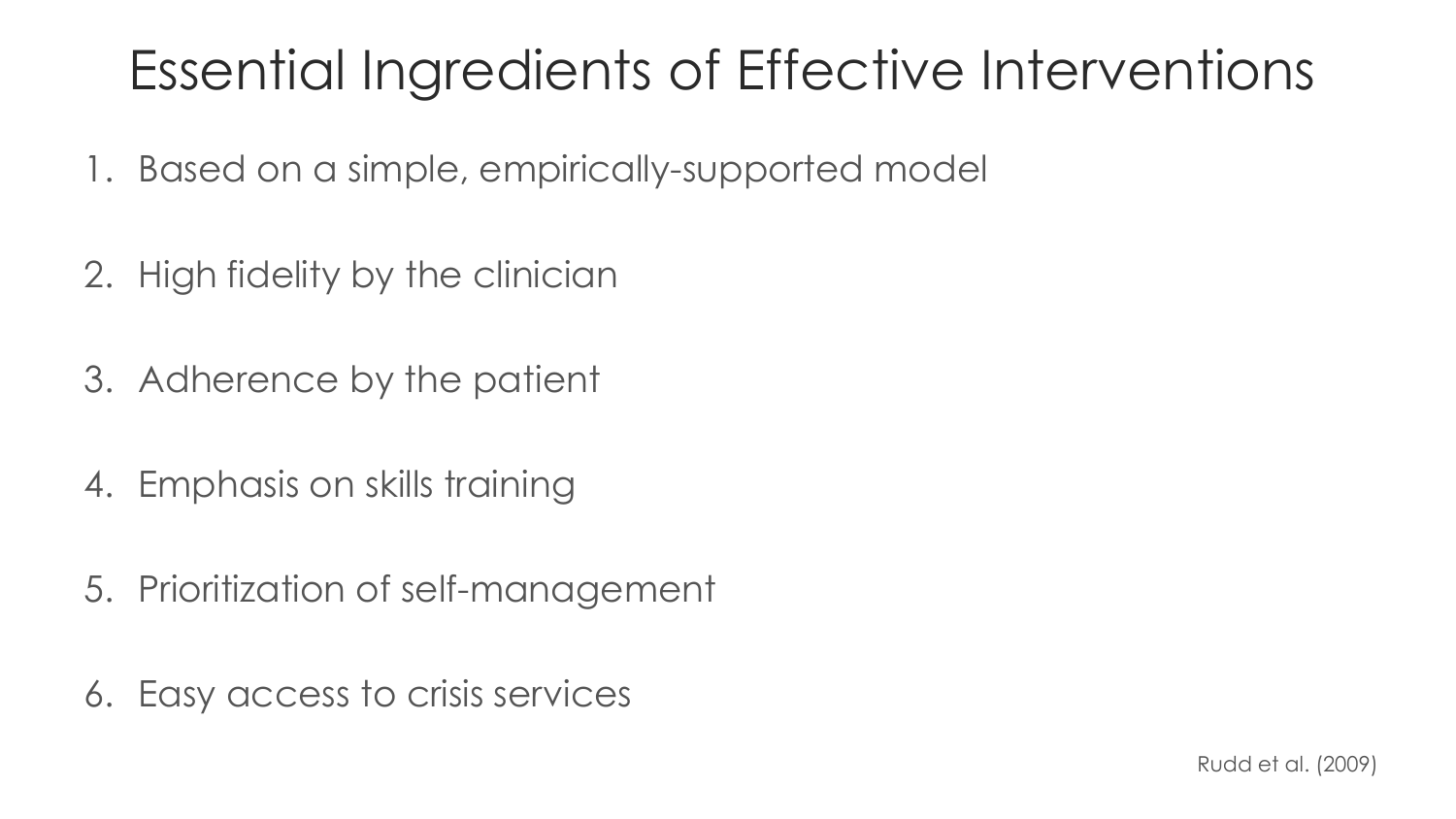#### Crisis Response Planning: Effectiveness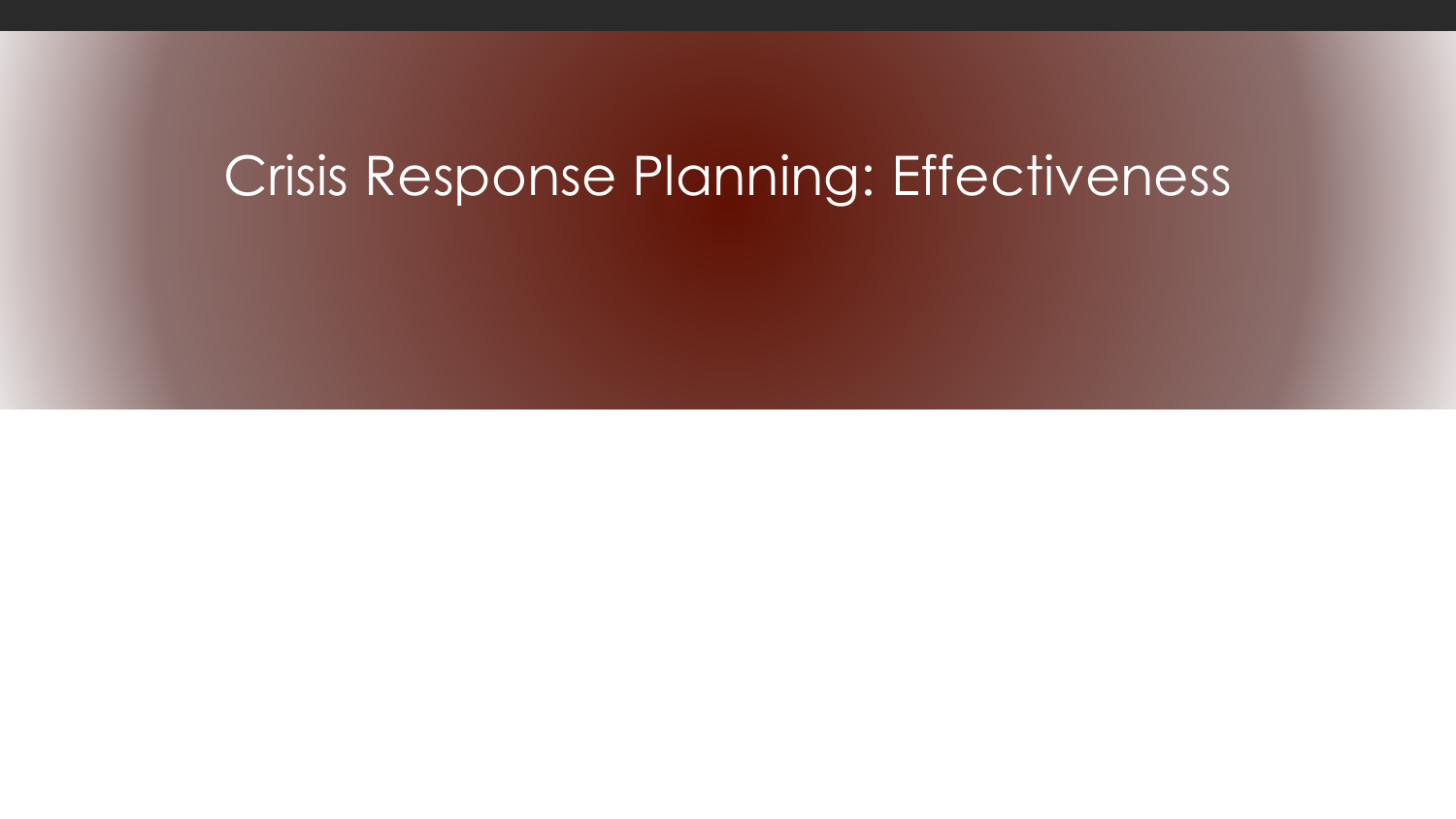## CRP As Stand-Alone Intervention

| <b>Study</b>                              | <b>Design</b> | <b>Tx</b>                                               | <b>Comparison</b><br><b>Condition</b> | Setting                   | <b>Sample</b>                        | <b>Follow-</b><br><b>Up</b> | <b>Attempt</b><br><b>Rates</b>                                 | Limitations/<br><b>Risks</b>                                             |
|-------------------------------------------|---------------|---------------------------------------------------------|---------------------------------------|---------------------------|--------------------------------------|-----------------------------|----------------------------------------------------------------|--------------------------------------------------------------------------|
| Bryan et<br>al. (2017)<br>$N=97$          | <b>RCT</b>    | Standard<br>CRP &<br>Enhanced<br><b>CRP</b>             | <b>TAU</b>                            | ED,<br>Outpt<br><b>MH</b> | Military,<br>78% male,<br>26y        | 6 months                    | <b>5% CRP vs.</b><br><b>19% TAU</b><br>(76% rel.<br>reduction) | Small sample<br>size,<br>generalizability<br>beyond AD<br>population     |
| Miller et al.<br>(2017)<br>$N = 1376$     | Quasi         | Self-guided<br>Safety Plan +<br>$f/\cup$ phone<br>calls | <b>TAU</b>                            | 8 ED's<br>across<br>US    | ED<br>patients,<br>45% male,<br>37y  | 12<br>months                | 18% SP vs.<br><b>23% TAU</b><br>(20% rel.)<br>reduction)       | Quasi (not RCT)                                                          |
| Stanley et<br>al.<br>(2018)<br>$N = 1640$ | Cohort        | Safety Plan +<br>$f/\cup$ phone<br>calls                | <b>TAU</b>                            | ED                        | Veterans,<br>ED,<br>88% male,<br>49y | 6 months                    | 3% SP vs.<br><b>5% TAU</b><br>(45% rel.<br>reduction)          | Cohort (not RCT),<br>reliant on<br>medical records<br>for suicide report |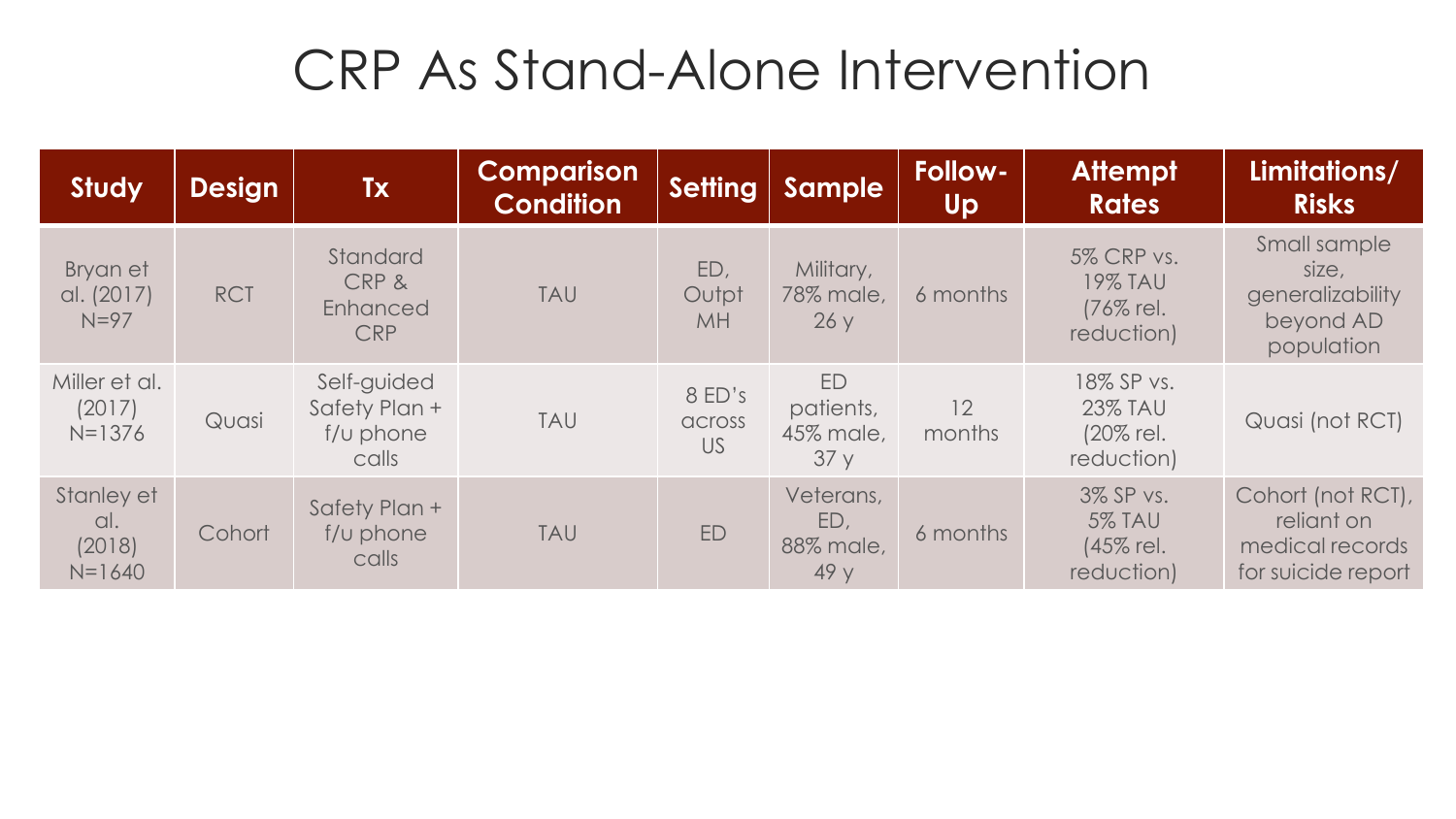#### Treatments With Embedded CRP

| <b>Study</b>                                     | <b>Design</b> | <b>Tx</b>                  | $#$ of<br><b>Session</b><br><b>S</b> | <b>Comparison</b><br><b>Condition</b> | <b>Setting</b>     | <b>Sample</b>                    | <b>Follow</b><br>-Up | <b>Findings</b>                    | Limitations/<br><b>Risks</b>                              |
|--------------------------------------------------|---------------|----------------------------|--------------------------------------|---------------------------------------|--------------------|----------------------------------|----------------------|------------------------------------|-----------------------------------------------------------|
| Brown et<br>al. (2005)<br>$N = 120$              | <b>RCT</b>    | CT-SP                      | 10                                   | <b>TAU</b>                            | Outpt<br><b>MH</b> | Attempters,<br>40% male,<br>35y  | 18<br>months         | 24% CT-SP<br>VS.<br><b>42% TAU</b> | Generalizability of<br>results beyond an<br>urban setting |
| Rudd et<br>al. (2015)<br>$N = 152$               | <b>RCT</b>    | <b>Brief</b><br><b>CBT</b> | 12                                   | <b>TAU</b>                            | Outpt<br>MH        | Military,<br>87% male,<br>27y    | 24<br>months         | 14% BCBT<br>VS.<br><b>40% TAU</b>  | Attrition for f/u self-<br>reported measures              |
| Gysin-<br>Maillart et<br>al. (2016)<br>$N = 120$ | <b>RCT</b>    | <b>ASSIP</b>               | 3                                    | <b>TAU</b>                            | Outpt<br><b>MH</b> | Attempters,<br>45% male,<br>38 y | 24<br>months         | 5% ASSIP vs.<br><b>27% TAU</b>     | Reliant on self-report<br>for outcome data                |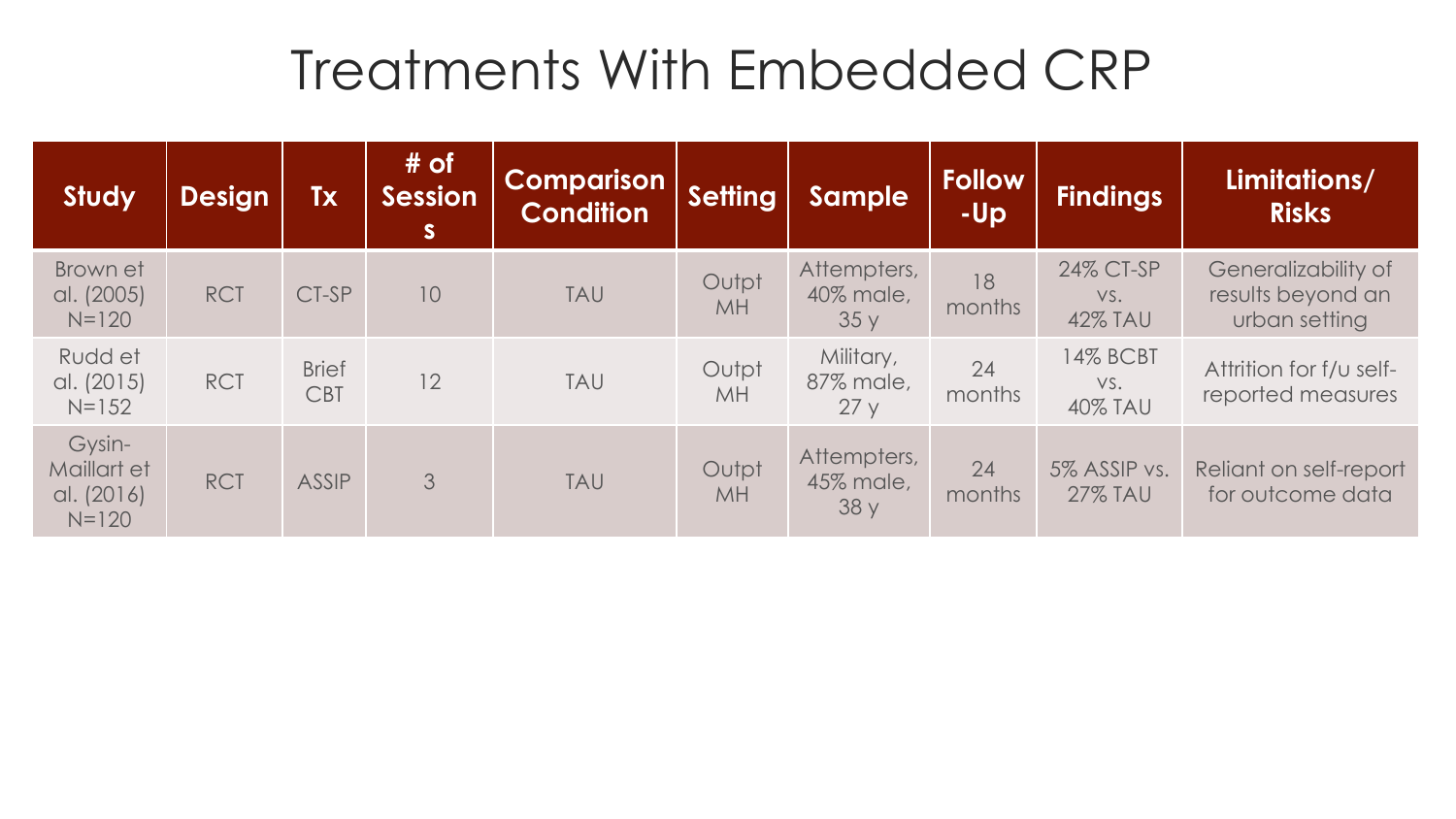## **CRP with Adolescents**

| <b>Study</b>                      | <b>Design</b>       | <b>Tx</b>                | # of<br><b>Sessions</b> | Comparison<br><b>Condition</b> | <b>Setting</b>  | <b>Sample</b>                 | <b>Follow</b><br>-Up      | <b>Findings</b>                          |
|-----------------------------------|---------------------|--------------------------|-------------------------|--------------------------------|-----------------|-------------------------------|---------------------------|------------------------------------------|
| Czyx et al.<br>(2019)<br>$N=36$   | Pilot<br><b>RCT</b> | $M-I$<br><b>SafeCope</b> |                         | <b>TAU</b>                     | Inpatient<br>MH | Youths,<br>21.2% male,<br>15y | months                    | More likely to use<br><b>Safety Plan</b> |
| Sinyor et al.<br>(2020)<br>$N=24$ | Pilot<br><b>RCT</b> | <b>BCBT</b>              | 10                      | <b>TAU</b>                     | Outpt MH        | Youths,<br>29% male,<br>18 y  | 12 <sup>°</sup><br>months | 0% BCBT vs.<br><b>25% TAU</b>            |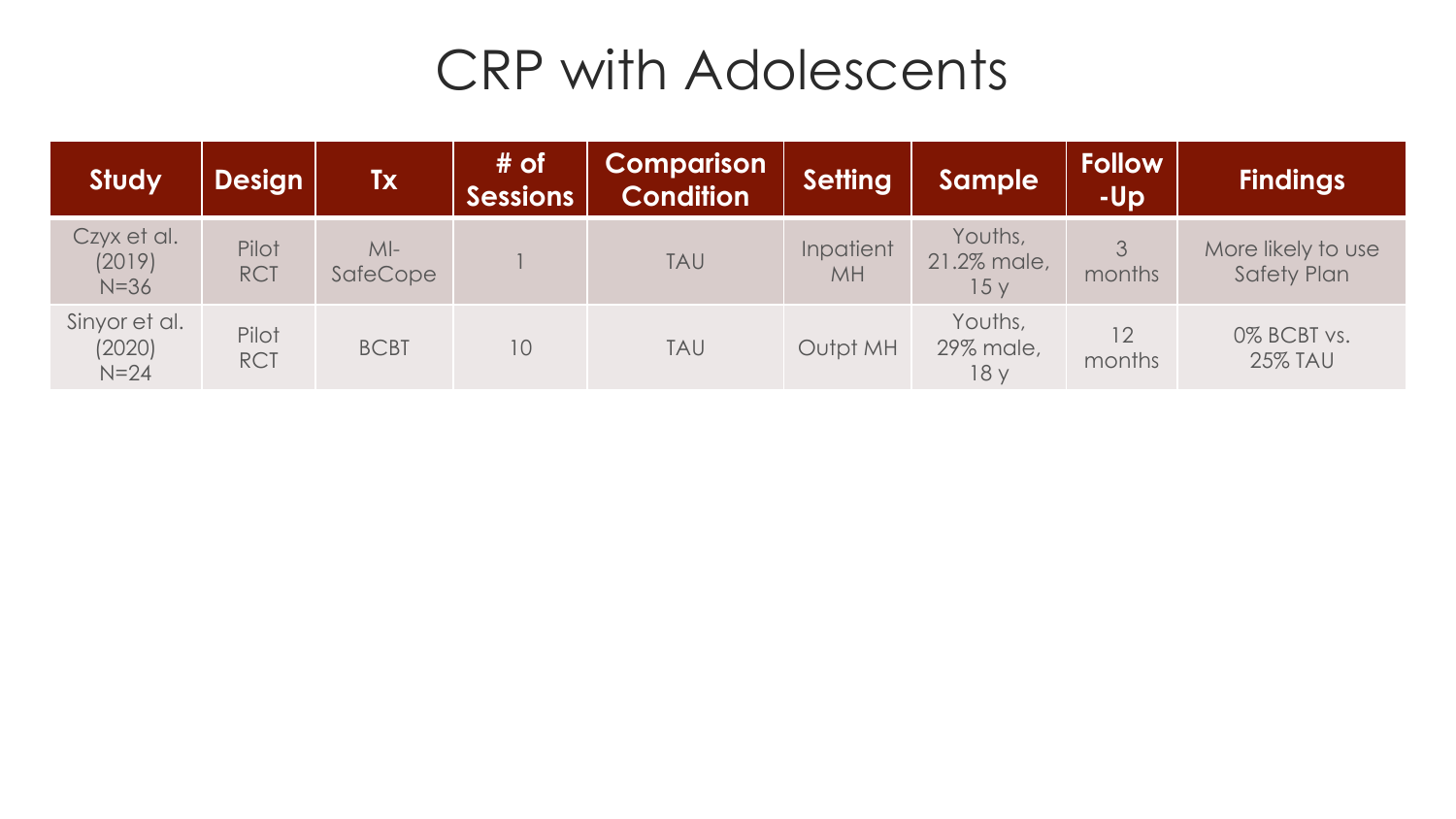## Understanding Suicidal Behaviors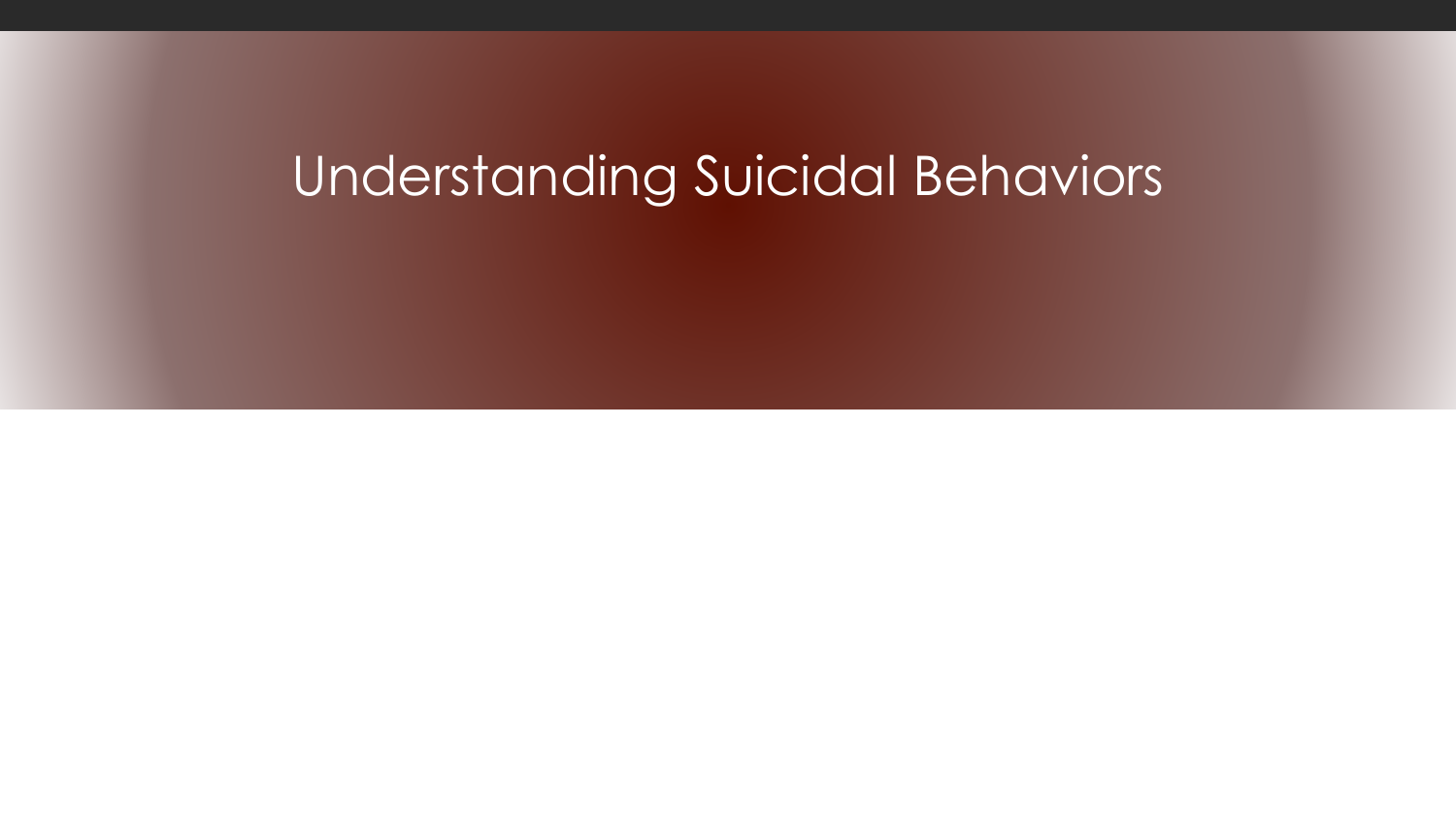## Functional Model of Suicide

#### Reinforcement

|                         | <b>Positive</b>                                                                               | <b>Negative</b>                                                                                                         |
|-------------------------|-----------------------------------------------------------------------------------------------|-------------------------------------------------------------------------------------------------------------------------|
| Automatic<br>(Internal) | <b>Adding something desirable</b><br>("To feel something, even if it is pain")                | Reducing tension or negative affect<br>("To stop bad feelings")                                                         |
| Social<br>(External)    | <b>Gaining something from others</b><br>("To get attention or let others know<br>how I feel") | <b>Escape interpersonal task demands</b><br>("To avoid punishment from others or<br>avoid doing something undesirable") |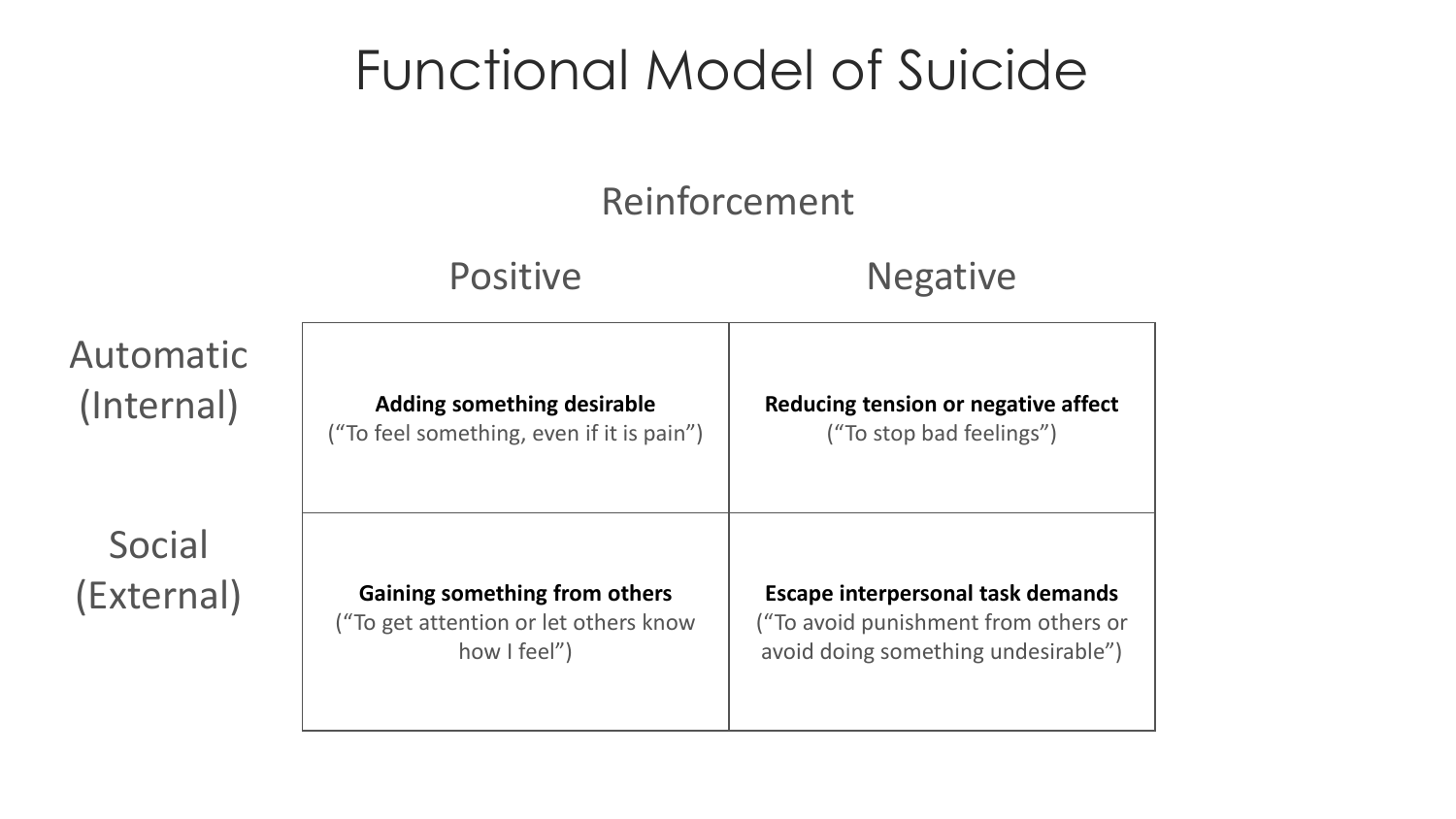#### **U** NATIONAL Stable and Dynamic Aspects of Suicide Risk

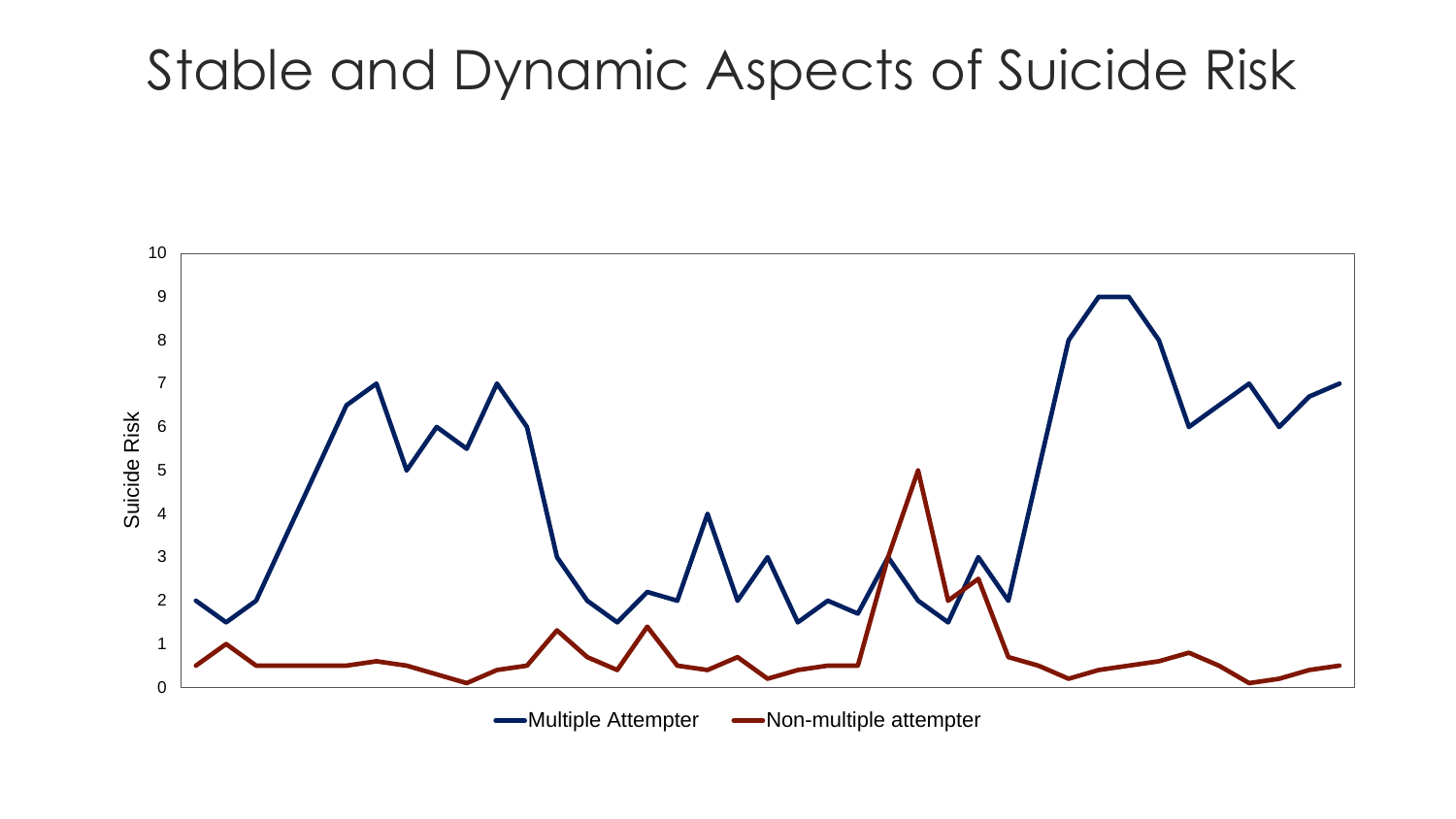#### Crisis Response Planning: Mechanics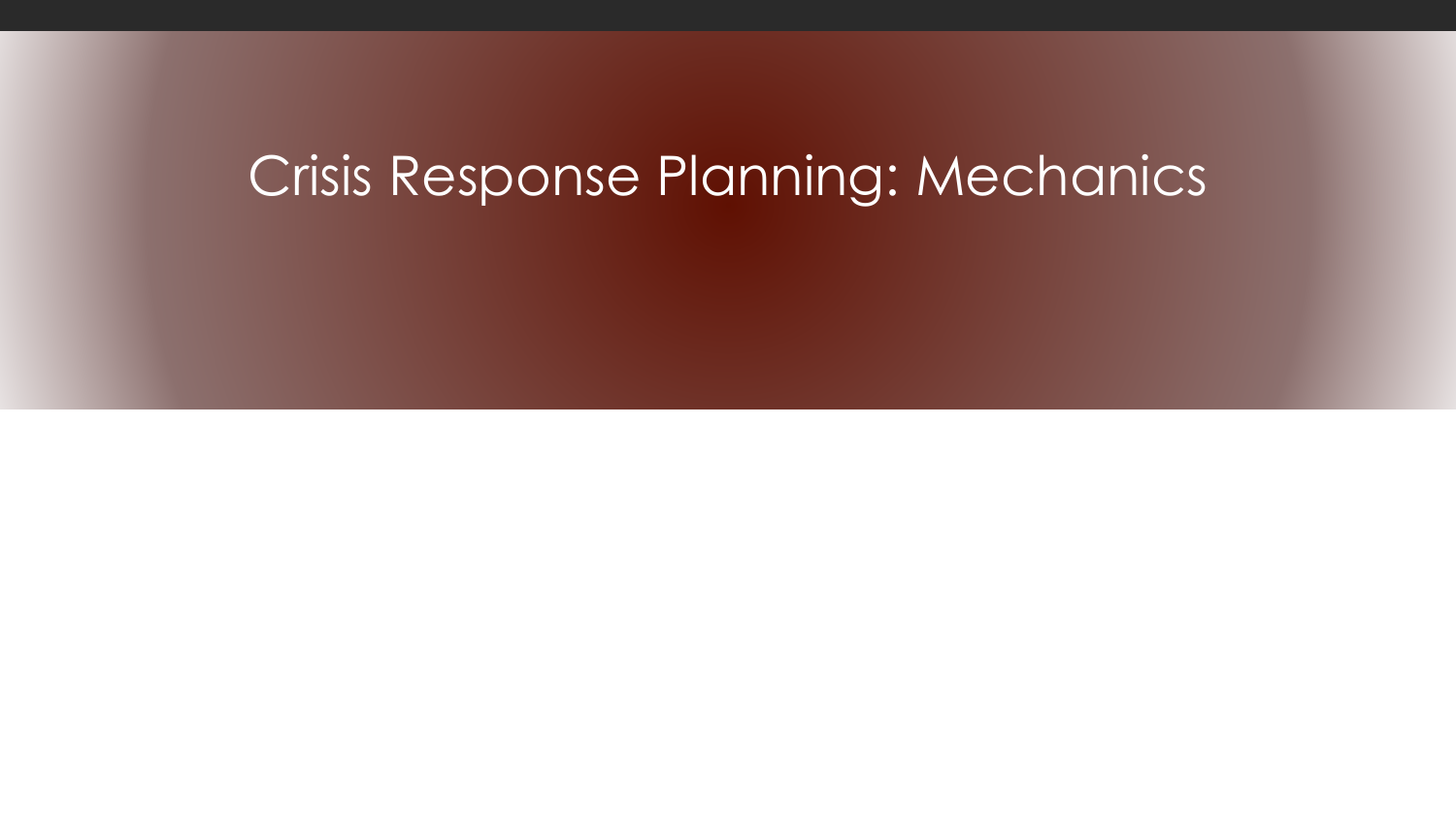#### Narrative Assessment

Ask patient to describe the chronology of events for the suicidal episode that led up to the crisis

- "Let's talk about your suicide attempt/what's been going on lately."
- "Can you tell me the story of what happened?"

Assess events, thoughts, emotions, physical sensations, and behaviors

- "What happened next?"
- "And then what happened?"
- "What were you saying to yourself at that point?"
- "Did you notice any sensations in your body at that point?"

Remain focused on the index suicidal episode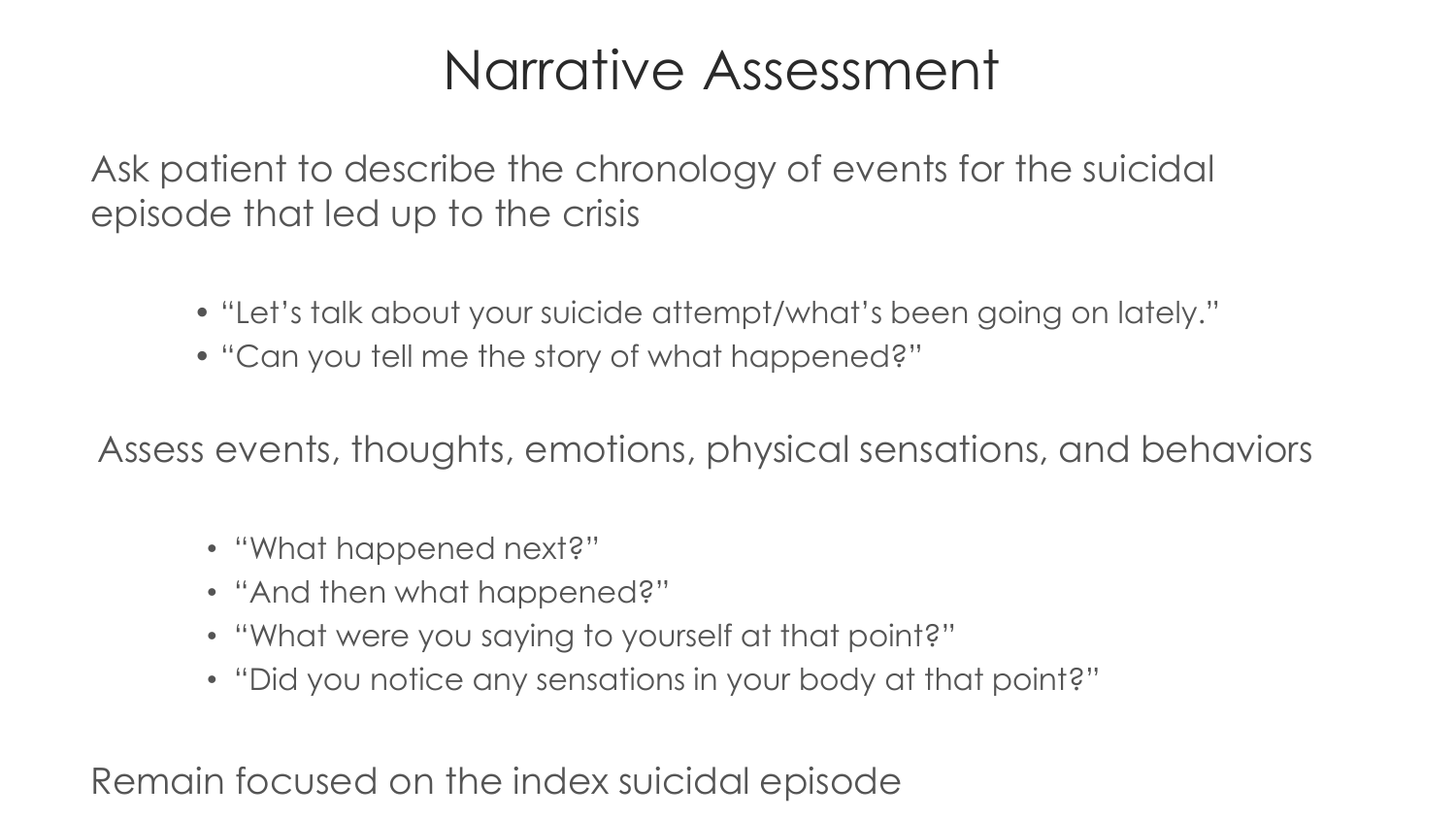## **Crisis Response Plan**

- 1. Explain rationale for CRP
- 2. Provide card for patient to record CRP
- 3. Identify personal warning signs
- 4. Identify self-management strategies
- 5. Identify reasons for living
- 6. Identify social supports
- 7. Provide crisis / emergency steps
- 8. Verbally review and rate likelihood of use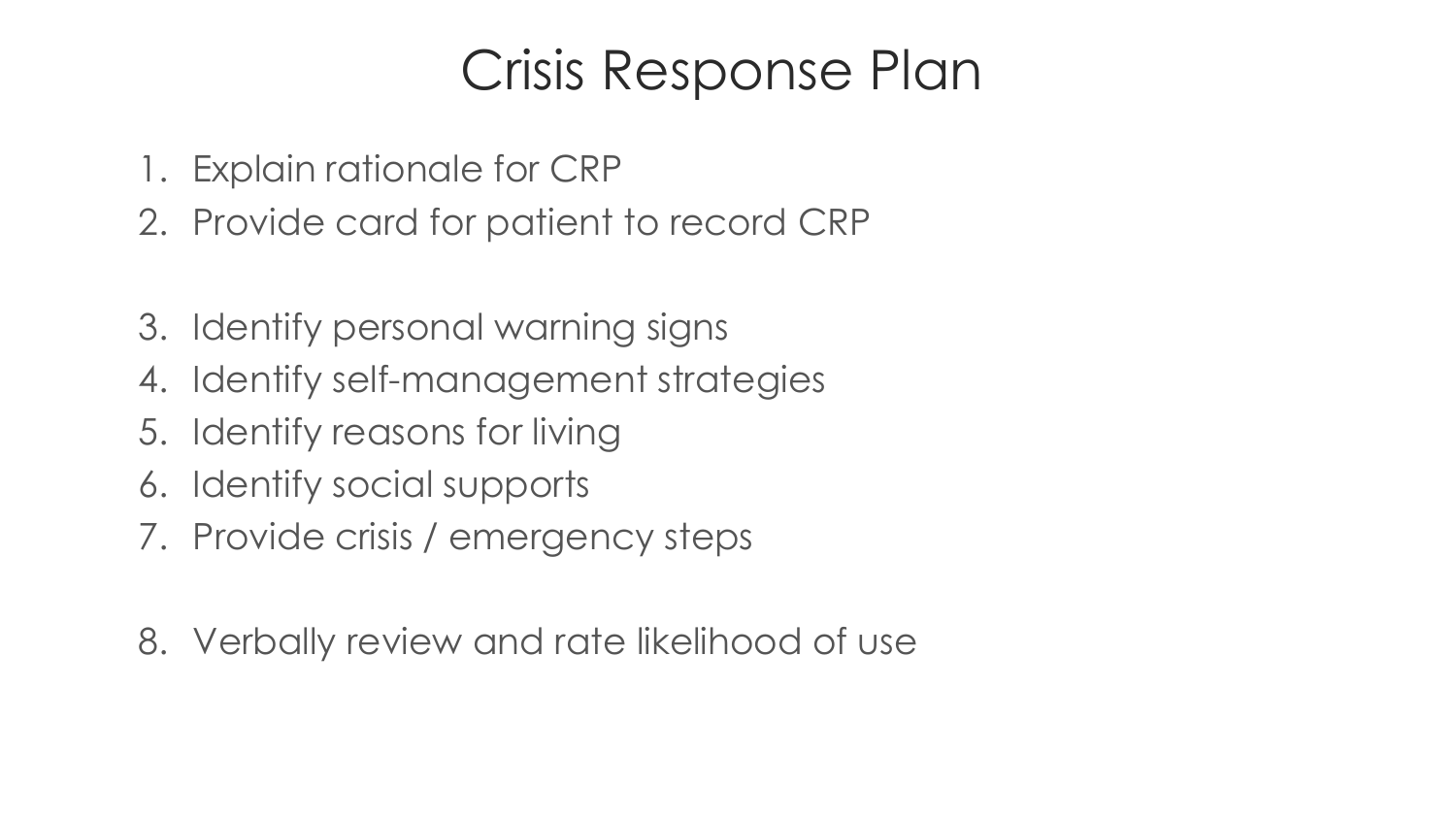#### Sample Crisis Response Plans

: pacing<br>feeling fritable<br>thinking titll never<br>get better Warning Signs: · go for a walk lomins · Watch Friends episodes - play with my dag think about my kids<br>- vacation to beach in Florida -Christmas Day 2012 -call/text my Mom or Jennifer  $\cdot$  call Dr. Brown: 555-555-5555 - leave msg of name, time,  $.1 - 800 - 273 - TALK$ · go to hospital  $\cdot$  call 911

| asons |
|-------|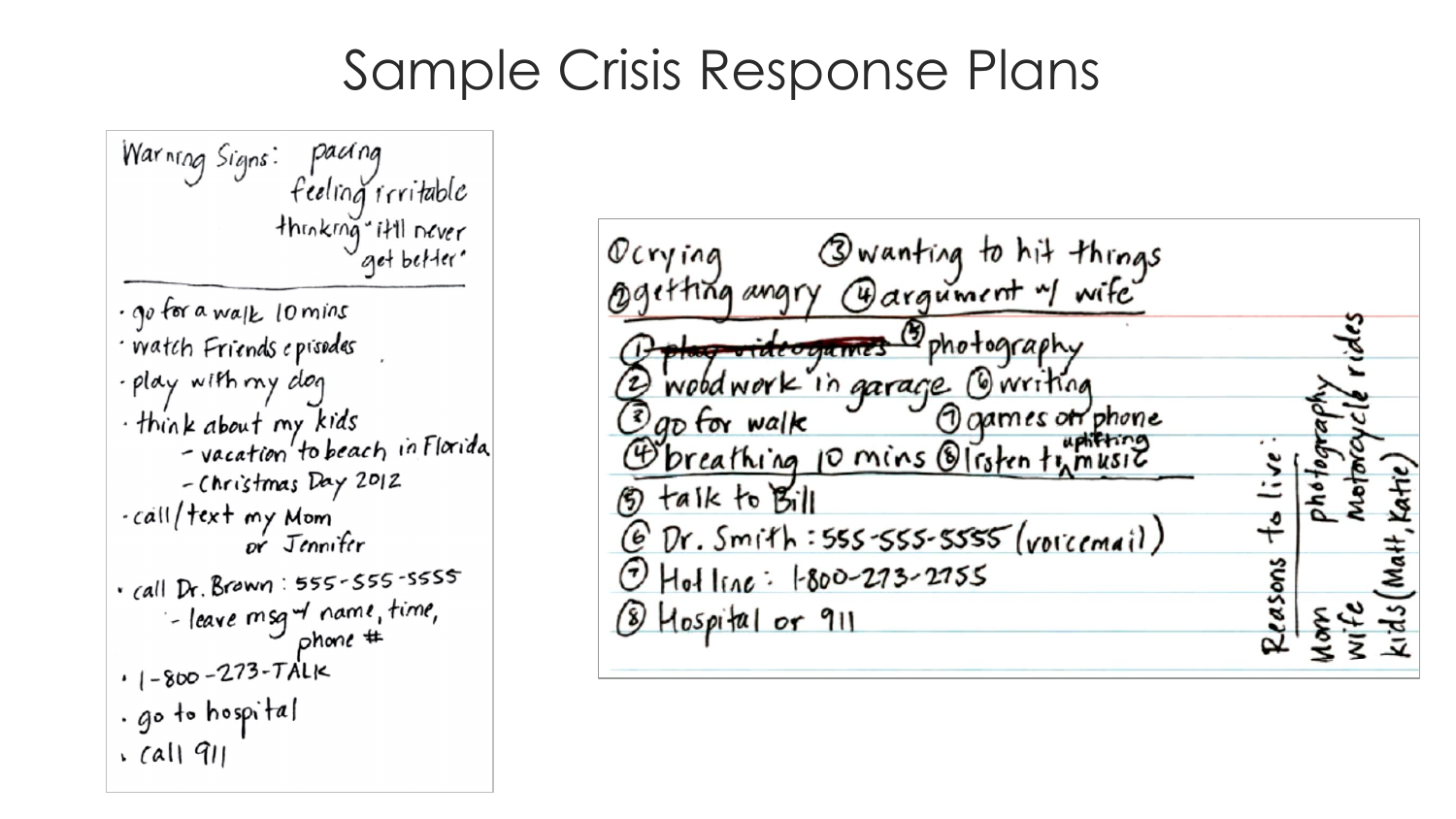#### Tips for Effective Crisis Response Planning **FOR VETERANS STUDIES**

- Ask patients to generate ideas by asking what has worked in the past
- Use index cards or business cards, not sheets of paper
- Handwrite the plan, do not "fill in the blanks" with pre-printed paper
- Take a picture of the card to keep in their smart phone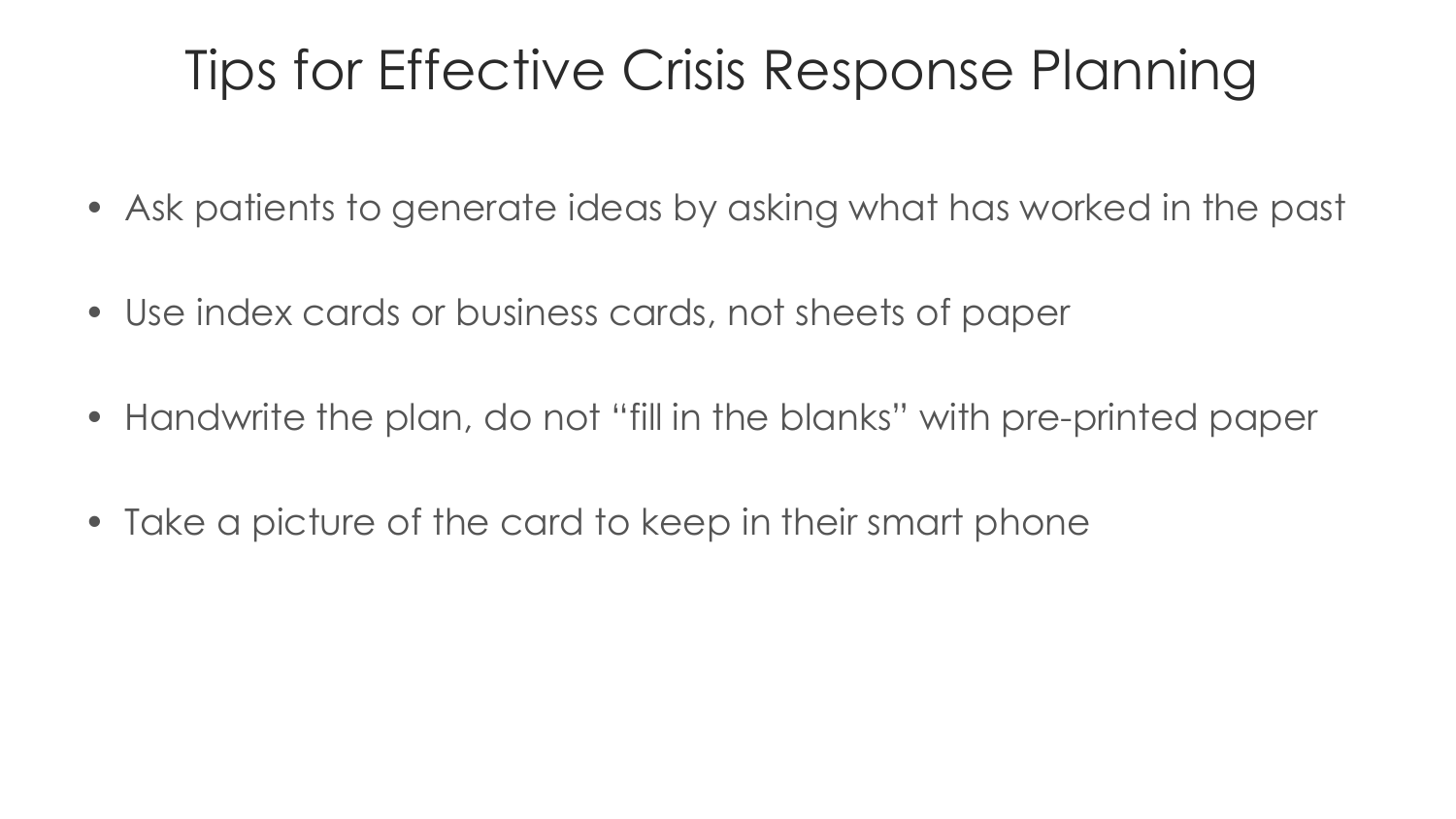# General Considerations for Youth

- Optimal level of involvement of caregivers
	- Children vs. adolescents
- Collaborative approach with hard to engage youths
	- Encourage and support ownership of the CRP
- Combat low confidence, or self-efficacy of using coping strategies